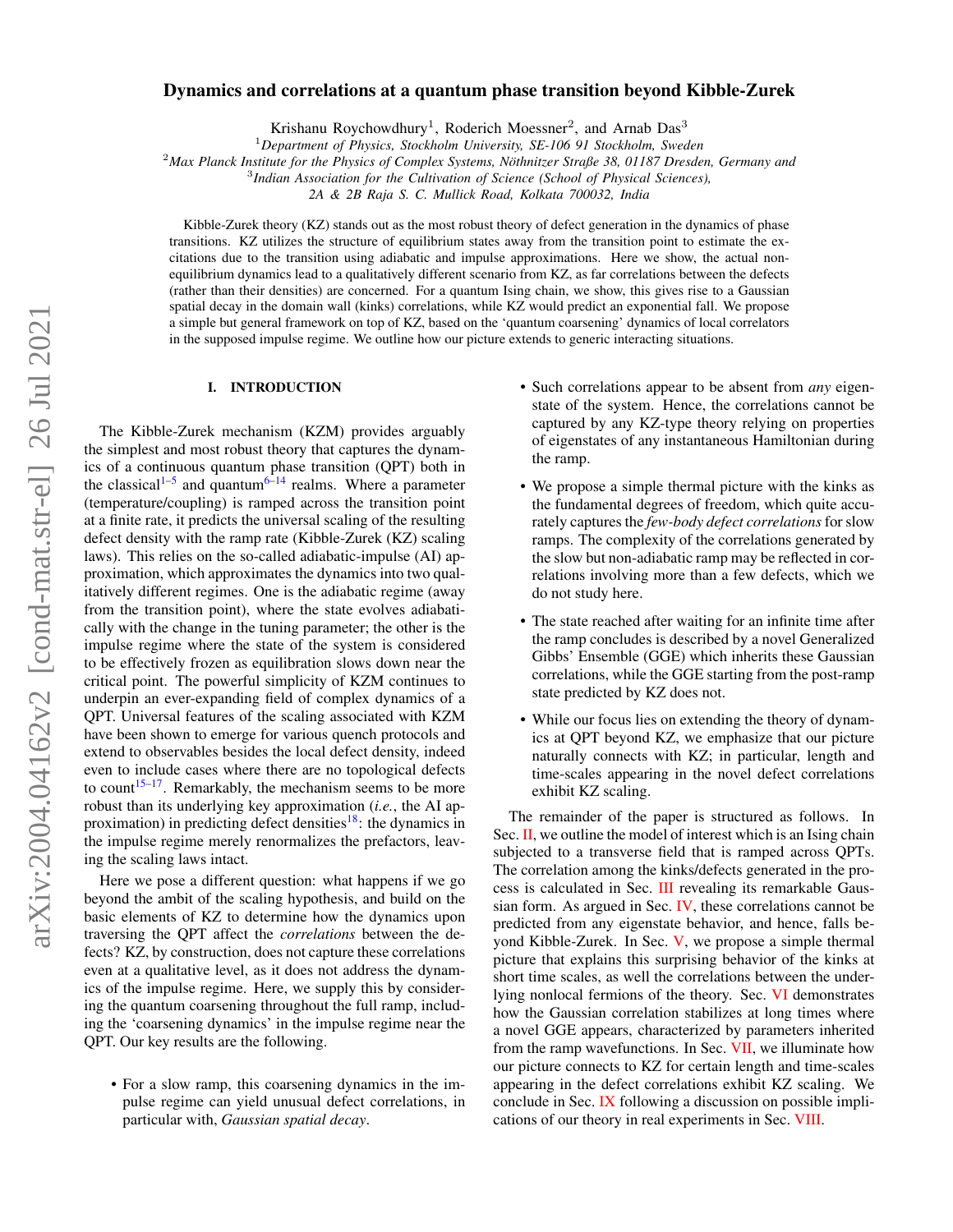## <span id="page-1-0"></span>II. MODEL AND PROTOCOL

For a concrete demonstration, we consider a canonical model of QPT – the integrable Ising chain in a transverse field [19,](#page-10-7)[20](#page-10-8). Our chain

<span id="page-1-3"></span>
$$
\mathcal{H}(g) = -\frac{J}{2} \sum_{j=1}^{N} (\sigma_j^x \sigma_{j+1}^x + g \sigma_j^z), \tag{1}
$$

has periodic boundary  $\sigma_{N+1}^x = \sigma_1^x$  and an even number of spins N. We set  $J = 1$  and ramp g from  $+\infty$  to 0 over time  $\tau_Q$ ,  $g(t) = -t/\tau_Q$ , crossing a critical point at  $g_c = 1$  between paramagnet for  $|g| > 1$ , and ferromagnet otherwise.

We introduce dual variables  $\mu^{x,z}$  <sup>[21](#page-10-9)</sup>:

<span id="page-1-4"></span>
$$
\mu_j^z = \sigma_j^x \sigma_{j+1}^x ; \ \mu_j^x = \prod_{k < j} \sigma_k^z, \tag{2}
$$
\n
$$
\tilde{\mathcal{H}} = -\frac{1}{2} \sum_j (g\mu_j^x \mu_{j+1}^x + \mu_j^z).
$$

Fermionization<sup>[22,](#page-10-10)[23](#page-10-11)</sup> of  $\tilde{\mathcal{H}}$ :

$$
\mu_j^x = (c_j^{\dagger} + c_j) \prod_{l < j} (1 - 2c_l^{\dagger} c_l) ; \ \mu_j^z = 1 - 2c_j^{\dagger} c_j, \tag{3}
$$

reduces this to an ensemble of two level systems in mo-mentum space<sup>[9](#page-10-12)</sup> after a Fourier transformation:  $c_j =$  $(1/\sqrt{N})\sum_j e^{ikj}c_k$  (with appropriate boundary conditions for the relevant even fermion-parity sector $^{24}$  $^{24}$  $^{24}$ ).

The ground state of  $\mathcal{H}(t)$ , a tensor product  $|\Psi_{\rm G}(t)\rangle \equiv \otimes_k |\Psi_k(t)\rangle$ , is obtained following a timedependent Bogoliubov-de Gennes (TDBdG) transformation:

$$
c_k(t) = u_k(t)\gamma_k + v_{-k}^*(t)\gamma_{-k}^\dagger,\tag{4}
$$

and demanding the state to be annihilated by the Bogoliubov fermions ( $\gamma_k$ ) at every instant:  $\gamma_k|\Psi_k(t)\rangle = 0$ . In Heisenberg picture, the operators satisfy $9$ 

$$
i\frac{\mathrm{d}}{\mathrm{d}t}c_k = [c_k, \tilde{\mathcal{H}}] \text{ with } \frac{\mathrm{d}}{\mathrm{d}t}\gamma_k = 0. \tag{5}
$$

The amplitudes  $u_k(t)$  and  $v_k(t)$  of  $|\Psi_k(t)\rangle \equiv [u_k(t) v_k(t)]^T$ satisfy

<span id="page-1-2"></span>
$$
i\frac{\mathrm{d}}{\mathrm{d}t}|\Psi_k(t)\rangle = [\tau_k^z(1 - g\cos k) + \tau_k^y g\sin k]|\Psi_k(t)\rangle, \quad (6)
$$

where  $\tau_k^{y,z}$  are Pauli matrices. Initially prepared in the ground state  $|\Psi_i\rangle \equiv \otimes_k |\Psi_k(t \to -\infty)\rangle = \otimes_k [1 \; 0]^T$ , the observables at the end of the ramp are calculated via  $u_k(t)$  and  $v_k(t)$ obtained by solving Eq. [6.](#page-1-2)

# <span id="page-1-1"></span>III. ASYMPTOTIC SOLUTION AND KINK CORRELATOR

The TDBdG can be brought to the standard form via  $|\Psi_k\rangle \rightarrow |\tilde{\Psi}_k\rangle \equiv [\tilde{u}_k \ \tilde{v}_k]^T = U_k |\Psi_k\rangle$  with

$$
U = \exp[-i(k/2)\tau^y] \exp[i(\pi/4)(\tau^z - 1)],
$$
 (7)



<span id="page-1-5"></span>FIG. 1. Gaussian decay of the kink correlators. (a) Right after the **Ramp:** Numerical results (for  $N = 10<sup>4</sup>$ ) right after the ramp ending at  $g = 0$  (empty symbols). The dashed lines are their corresponding Gaussian fits (b) After post-Ramp Equilibration: Showing stabilization of Gaussian behaviour after the equilibration for different values of  $\tau_Q$  (ramp stopped at  $g = 0$ ). The same correlation function calculated from the GGE is shown in dashed lines (data shown for  $N = 10<sup>4</sup>$ . (c) Right after the Ramp – the experimentally accessible regime: Results for small system-sizes and rapid ramp-rate are shown. Empty symbols are numerical results and the dashed lines are their corresponding Gaussian fits (data shown for  $N = 50$ ).

leading to the Landau-Zener-Stückelberg type problem

$$
i\frac{\mathrm{d}\tilde{u}_k(\tau)}{\mathrm{d}\tau} = \frac{\tau}{\tau_Q}\tilde{u}_k(\tau) + \sin(k)\,\tilde{v}_k(\tau),\tag{8}
$$

$$
i\frac{\mathrm{d}\tilde{v}_k(\tau)}{\mathrm{d}\tau} = -\frac{\tau}{\tau_Q}\tilde{v}_k(\tau) + \sin(k)\,\tilde{u}_k(\tau),\tag{9}
$$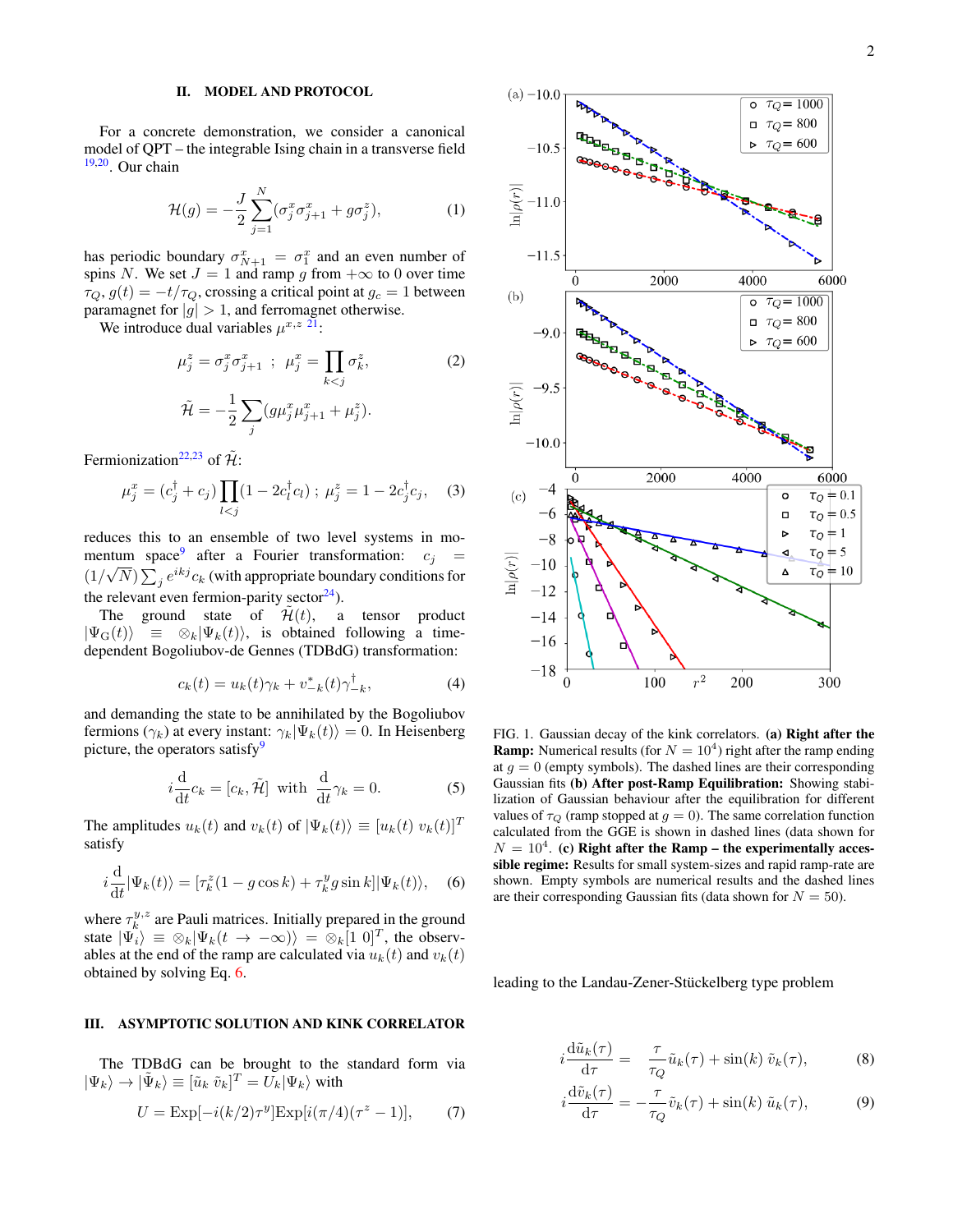<span id="page-2-2"></span>

3

where  $\tau = t + \tau_Q \cos k$ . Decoupling yields

$$
\left[\frac{d^2}{d\tau^2} + \frac{i}{\tau_Q} + \frac{\tau^2}{\tau_Q^2} + \sin^2 k\right] \tilde{u}_k(\tau) = 0, \quad (10)
$$

$$
\left[\frac{d^2}{d\tau^2} - \frac{i}{\tau_Q} + \frac{\tau^2}{\tau_Q^2} + \sin^2 k\right] \tilde{v}_k(\tau) = 0, \quad (11)
$$

and further introducing the variable  $z = \tau \sqrt{2/\tau_Q} e^{-i\pi/4}$ , we arrive at the Weber equations

$$
\frac{d^2}{dz^2}\tilde{u}_k + \left[n - \frac{1}{2} - \frac{z^2}{4}\right]\tilde{u}_k(z) = 0, \tag{12}
$$

$$
\frac{\mathrm{d}^2}{\mathrm{d}z^2}\tilde{v}_k + \left[n + \frac{1}{2} - \frac{z^2}{4}\right]\tilde{v}_k(z) = 0,\tag{13}
$$

where  $n = i(\tau_Q/2) \sin^2 k$ . It can be shown that if  $P(z)$  is a solution of Eq. [13,](#page-2-0) then  $\left[\frac{z}{2} + \frac{d}{dz}\right]P(z)$  is a solution of Eq. [12.](#page-2-1) The final solutions are expressed in terms of complex parabolic cylinder functions  $\mathcal{D}_m(z)^{25}$  $\mathcal{D}_m(z)^{25}$  $\mathcal{D}_m(z)^{25}$ 

$$
\tilde{v}_k(z) = A \mathcal{D}_{-n-1}(iz) + B \mathcal{D}_{-n-1}(-iz), \qquad (14)
$$

$$
\tilde{u}_k(z) = \frac{e^{i\pi/4}}{\sin k\sqrt{\tau_Q/2}} \left[\frac{z}{2} + \frac{\mathrm{d}}{\mathrm{d}z}\right] \tilde{v}_k(z),\tag{15}
$$

where  $A, B$  are constants to be fixed by the initial conditions at  $\tau \to -\infty$ . The asymptotes of  $\mathcal{D}_m(z)$  are given by

$$
\mathcal{D}_{m}(z) \sim e^{-z^{2}/4} z^{m} [1 + \mathcal{O}(1/z^{2})],
$$
  
\n
$$
\forall -\frac{3\pi}{4} < \text{Arg}(z) < -\frac{3\pi}{4},
$$
 (16)

$$
\mathcal{D}_{m}(z) \sim \left( e^{-z^{2}/4} z^{m} - \frac{\sqrt{2\pi}}{\Gamma(-m)} e^{-im\pi} e^{z^{2}/4} z^{-(m+1)} \right)
$$

$$
\forall -\frac{5\pi}{4} < \text{Arg}(z) < -\frac{\pi}{4}.
$$
 (17)

The initial conditions  $\tilde{u}_k(\tau \to -\infty)$  = 1 and  $\tilde{v}_k(\tau \to -\infty) = 0$  fix the values of A and B as

$$
A = 0 \; ; \; B = \sin k \sqrt{\frac{\tau_Q}{2}} e^{-\pi \tau_Q \sin^2 k/8}.
$$
 (18)

We use the above asymptotes for  $\tau \to \infty$ , which for the ramps ending at  $g = 0$  is ensured by  $\tau_Q \gg 1$  (i.e. slow ramps), to calculate  $\tilde{u}_k$  and  $\tilde{v}_k$ . Thus, at the end of the ramp ( $t = 0$ ),

$$
\tilde{u}_k = r_k e^{i\omega_k} \text{ and } \tilde{v}_k = \text{sgn}(\Delta) \sqrt{1 - r_k^2} e^{i\phi_k}, \qquad (19)
$$

with

$$
r_k = e^{-\pi \tau_Q \Delta^2/2}, \ \omega_k = \frac{3\pi}{4} - \frac{\tau^2}{2\tau_Q} - \frac{\tau_Q \Delta^2}{2} \ln\left(\tau \sqrt{2/\tau_Q}\right)
$$

$$
\phi_k = \frac{\tau^2}{2\tau_Q} + \frac{\tau_Q \Delta^2}{2} \ln\left(\tau \sqrt{2/\tau_Q}\right) - \arg(\Gamma[1 + i\tau_Q \Delta^2/2]), \tag{20}
$$

where 
$$
\Delta = \sin(k)
$$
 and  $u_k, v_k$  follow from  $|\Psi_k\rangle = U^{\dagger}|\tilde{\Psi}_k\rangle$  as

$$
u_k = \cos(k/2)\tilde{u}_k + \sin(k/2)\tilde{v}_k
$$
  

$$
v_k = -i\sin(k/2)\tilde{u}_k + i\cos(k/2)\tilde{v}_k.
$$
 (21)

The correlators of primary concern are those between kinks in the ferromagnetic phase (of the original model, Eq. [1\)](#page-1-3) and generated in the course of the ramp in the vicinity of the critical point. The kinks are topological defects deep in the ferromagnetic phase where the ramp ends (at  $t = 0$ ) with their number scaling with the ramp time  $\tau_Q$  as  $n_d \sim \tau_Q^{-1/2}$  $\bar{Q}^{-1/2}$ [7](#page-10-15)[,9](#page-10-12).

<span id="page-2-1"></span><span id="page-2-0"></span>Our first central result is this: the kink correlators feature an unusual *Gaussian decay in space* instead of the more familiar exponential or power-law behavior. The correlator in the longitudinal direction is of the form  $\hat{\rho}(r) = (1 - \sigma_j^x \sigma_{j+1}^x)(1 \sigma_{j+r}^x \sigma_{j+r+1}^x$ ) and the corresponding connected correlator is

$$
\rho(r) = \langle \hat{\rho}(r) \rangle - \langle 1 - \sigma_j^x \sigma_{j+1}^x \rangle^2 = \langle \mu_j^z \mu_{j+r}^z \rangle - \langle \mu_j^z \rangle^2, \tag{22}
$$

where the duality relations in Eq. [2](#page-1-4) are invoked along with translation invariance. In terms of hardcore bosons  $b_i(b_i^{\dagger}) =$  $[\mu_i^x + (-) \; i\mu_i^y]/2, \, \mu_i^z = 1 - 2b_j^{\dagger}b_j = 1 - 2n_j$ , which express  $\rho(r)$  in terms of bosonic density-density correlation:  $\rho(r) = 4[\langle n_j n_{j+r} \rangle - \langle n \rangle^2]$  where a uniform boson density is assumed owing to translational invariance *i.e.*,  $\langle n \rangle = \langle n_i \rangle$ for any  $i$ . The expectation is with respect to the (timeindependent) ground state of the Bogoliubov fermions (these kinks serve as the defects for  $|g| < 1$ ). Using fermionization, the correlation reads

<span id="page-2-3"></span>
$$
\rho(r) = \frac{4}{N^2} \left[ \sum_{k>0} |v_k|^2 e^{-ikr} \sum_{l>0} |u_l|^2 e^{-ilr} - \left| \sum_{k>0} u_k v_k^* e^{-ikr} \right|^2 \right].
$$
 (23)

Using the expressions of  $u_k$  and  $v_k$  noted before,

$$
|u_k|^2 = \sin^2(k/2) + r_k^2 \cos k + r_k s_k \sin k \cos(\phi_k - \omega_k)
$$
  
\n
$$
|v_k|^2 = \cos^2(k/2) - r_k^2 \cos k - r_k s_k \sin k \cos(\phi_k - \omega_k)
$$
  
\n
$$
u_k v_k^* = i \frac{\sin k}{2} (r_k^2 - s_k^2) - ir_k s_k \cos k \cos(\phi_k - \omega_k)
$$
  
\n
$$
- r_k s_k \sin(\phi_k - \omega_k), \quad (24)
$$

with  $s_k = \text{sgn}(\Delta)\sqrt{1 - r_k^2}$ , from which a simple analytic form of the correlation function can be achieved ignoring the terms with rapidly oscillating phases  $e^{i\omega_k}$  and  $e^{i\phi_k}$  for  $\tau_Q \gg$ 1. A straightforward calculation gives in the limit  $N \to \infty$ 

<span id="page-2-4"></span>
$$
\rho(r) \approx -\frac{1}{4\pi^2 \tau_Q} e^{-r^2/2\pi \tau_Q},\tag{25}
$$

for  $r \gg 1$  with the sum over k being replaced by integrals as  $(2/N)\sum_{k>0}() \rightarrow (1/\pi)\int_0^{\pi} dk$  (). This is verified numerically in Fig. [1](#page-1-5) (a).

Such Gaussian form of the kink correlator is observed also for a full ramp from  $g = +\infty$  to  $g = -\infty$ ; as well as in the *transverse* correlator  $(1 - \sigma_j^z \sigma_{j+1}^z)(1 - \sigma_{j+r}^z \sigma_{j+r+1}^z)$  both for half and full ramps as shown in Appendix [A.](#page-6-2)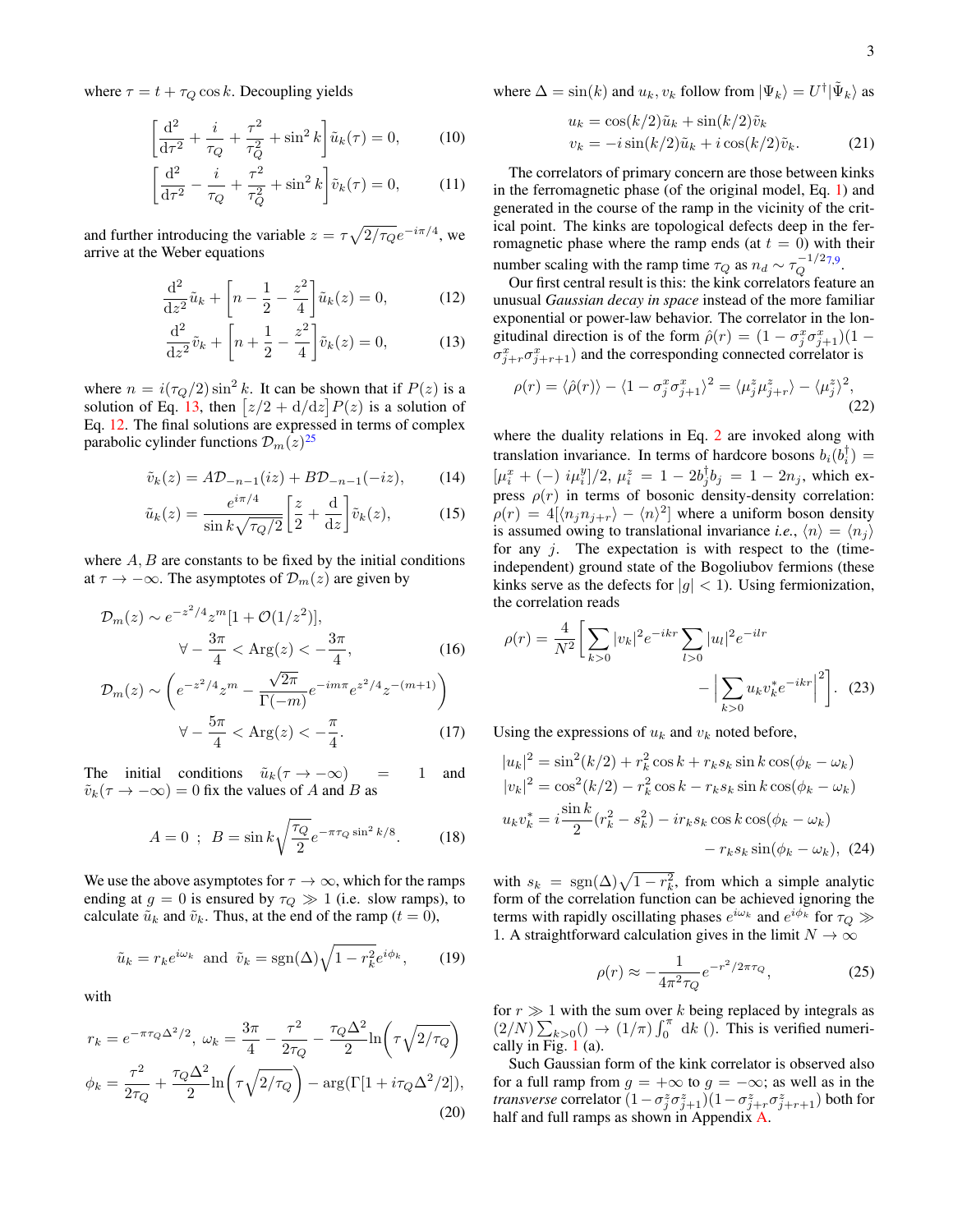,

# <span id="page-3-0"></span>IV. GAUSSIAN CORRELATIONS: DEPARTURE FROM EIGENSTATE CORRELATIONS AND KZ

The Gaussian correlation emerges essentially out of the complex dynamics of slow ramps, and cannot be derived simply from the knowledge of the eigenstates of the static Hamiltonian, and hence from the KZ picture. Recall that KZ assumes that the system remains in its ground state until at  $t = +\hat{t}$ , where it falls out of equilibrium and effectively stops evolving. This way, the properties of the equilibrium state (*i.e.*, the ground state) in one phase is used for obtaining excitations in the other phase. It is, hence, imperative to ask whether the Gaussian decay after the ramp is likewise inherited from the ground state of the Hamiltonian  $\mathcal{H}(q)$  (Eq. [1\)](#page-1-3) for some  $q$  in the initial phase.

The answer is no: the ground state correlations decay exponentially for any  $|g| \neq g_c$ . In detail, in the ground state of  $\mathcal{H}(g)$ ,

$$
\rho(r) = -G(r)G(-r) \; ; \; G(r) = (1/\pi) \int_0^{\pi} dk \, \mathcal{G} \qquad (26)
$$

with

$$
G = \left[\cos(kr) - g\cos(kr - k)\right] / \sqrt{1 - 2g\cos k + g^2}.
$$
 (27)

The integral involves regularized hypergeometric functions whose asymptotes at large values of  $r$  yield the falling exponential  $G(r) \sim e^{-r/\xi_0}$  with the correlation length  $\xi_0$  diverging at  $g = g_c$  which is worked out in detail in Appendix **B**.

In fact our investigation suggests that the non-Gaussian behavior is generic also to excited eigenstates of all sorts of energy densities. One family of such (excited) eigenstates can be prepared by altering the occupation of all  $k$ -modes up to a certain value  $k^* \in [0, \pi]^{26}$  $k^* \in [0, \pi]^{26}$  $k^* \in [0, \pi]^{26}$  ( $k^* = 0$  implying the ground state and  $k^* = \pi$  implying the highest excited state) corresponding to an energy density

$$
\bar{E} = (2/\pi) \int_0^{k^*} dk \sqrt{1 - 2g \cos k + g^2}.
$$
 (28)

The quantity  $G(r)$ , in this case, takes the form

$$
G(r) = (1/\pi) \int_0^{\pi} dk \operatorname{sgn}(k - k^*) \mathcal{G}.
$$
 (29)

Any excited state prepared by occupying a randomly selected set of k-modes in  $[0, \pi]$  with a given probability density function would also contain the same algebraic factors as in  $G$ , and so, the resultant correlation function cannot display any Gaussian–unless a Gaussian factor is explicitly present already in  $G$  which, of course, is the case for the ramp owing to the functional forms of  $u_k$  and  $v_k$  noted previously. This eliminates possible AI type explanations of the Gaussian spatial decay, as the evolution of the wave-function away from the ground states needs to be taken into account. In particular, in the simplest KZ picture, the kink-kink correlations at the critical point would be those of the ground state at the

first adiabatic-impulse boundary, hence, will exhibit an *exponential decay* rather than the Gaussian. The same conclusion can be shown to hold for the ramp continued to infinity. In that case, instead of the observed Gaussian, AI yields  $\rho(r) \sim e^{-r/\xi_0}$  as illustrated below.

In AI approximation, the evolution of the wavefunction starting at  $t = t_i \ll -\hat{t}$  till  $t = t_f \gg \hat{t}$  is split into three stages: (i) adiabatic for  $t \in [t_i, -\hat{t}]$ , (ii) impulse for  $t \in [-\hat{t}, \hat{t}]$ , and (iii) adiabatic again for  $t \in [\hat{t}, t_f]$  ( $\hat{t}$  is a phenomenological parameter that shows a scaling with  $\tau_{\Omega}$  predicted by KZM). The full time evolution operator is

$$
U(t) = \otimes_{k>0} U_k(t) ; U_k(t_f, t_i) = \mathcal{T} \exp\bigg(-i \int_{t_i}^{t_f} \tilde{\mathcal{H}}_k(t) dt\bigg)
$$
\n(30)

where  $\tilde{\mathcal{H}}_k(t) = \tau_k^z(1 - g \cos k) + \tau_k^y g \sin k$ , and  $\mathcal{T}$  denoting time-ordering. During the adiabatic evolution, we can approximate the time evolution operator at each  $k$  as<sup>[27–](#page-10-17)[29](#page-10-18)</sup>

$$
U_k^{(\text{ad})}(t_a, t_b) = \sum_{n=0,1} e^{i\alpha_k^{(n)}(t_a, t_b)} |n_k(t_b)\rangle\langle n_k(t_a)|,
$$
 (31)

<span id="page-3-1"></span>with

$$
\alpha_k^{(n)}(t_a, t_b) = -\int_{t_b}^{t_a} E_k^{(n)}(t) dt + i \int_{t_b}^{t_a} \langle n_k(t) | \dot{n}_k(t) \rangle dt,
$$
\n(32)

where  $|n_k(t)\rangle$  denotes an instantaneous eigenstate of  $\mathcal{H}_k(t)$ with eigenvalue  $E_k^{(n)}$  $k^{(n)}(t)$  ( $n = 0$  implying the ground state).

Following AI approximation, KZ predicts the resulting wavefunction at  $t = t_f$  to be of the form  $|\psi^{(A I)}(t_f)\rangle =$  $\prod_k \ket{\psi_k^{\text{(AI)}}}$  $\binom{(\mathbf{A1})}{k}(t_f)$  where

$$
|\psi_k^{(\text{AI})}(t_f)\rangle = U_k^{(\text{ad})}(t_f, \hat{t}) \hat{1} U_k^{(\text{ad})}(-\hat{t}, t_i) |\psi_k(t_i)\rangle, \quad (33)
$$

the initial state at  $t = t_i$  being  $|\psi(t_i)\rangle = \prod_k |\psi_k(t_i)\rangle$ . Assuming this initial state to be the ground state of  $\mathcal{H}_k(t)$  at  $t = t_i$ for each k:  $|\psi(t_i)\rangle = |0_k(t_i)\rangle$ ,

$$
|\psi_k^{(\text{AI})}(t_f)\rangle = \sum_n e^{i\alpha_k^{(n)}(t_f,\hat{t})} e^{i\alpha_k^{(0)}(-\hat{t},t_i)} \times \langle n_k(\hat{t}) | 0_k(-\hat{t}) \rangle | n_k(t_f) \rangle. \tag{34}
$$

The kink correlation in AI approximation is given by  $\rho^{(AI)}(r) = -G^{(AI)}(r)G^{(AI)}(-r)$  where

$$
G^{(\text{AI})}(r) = \frac{2}{N} \sum_{k>0} \cos[\theta_k(\hat{t}) - \theta_k(-\hat{t})] \mathcal{G},\qquad(35)
$$

 $(G$  defined previously in Eq. [27\)](#page-3-1), where we have used

$$
\langle n_k(\hat{t}) | 0_k(-\hat{t}) \rangle = \cos\left(\frac{\theta_k(\hat{t}) - \theta_k(-\hat{t})}{2}\right) \delta_{n,0} + \sin\left(\frac{\theta_k(\hat{t}) - \theta_k(-\hat{t})}{2}\right) \delta_{n,1}.
$$
\n(36)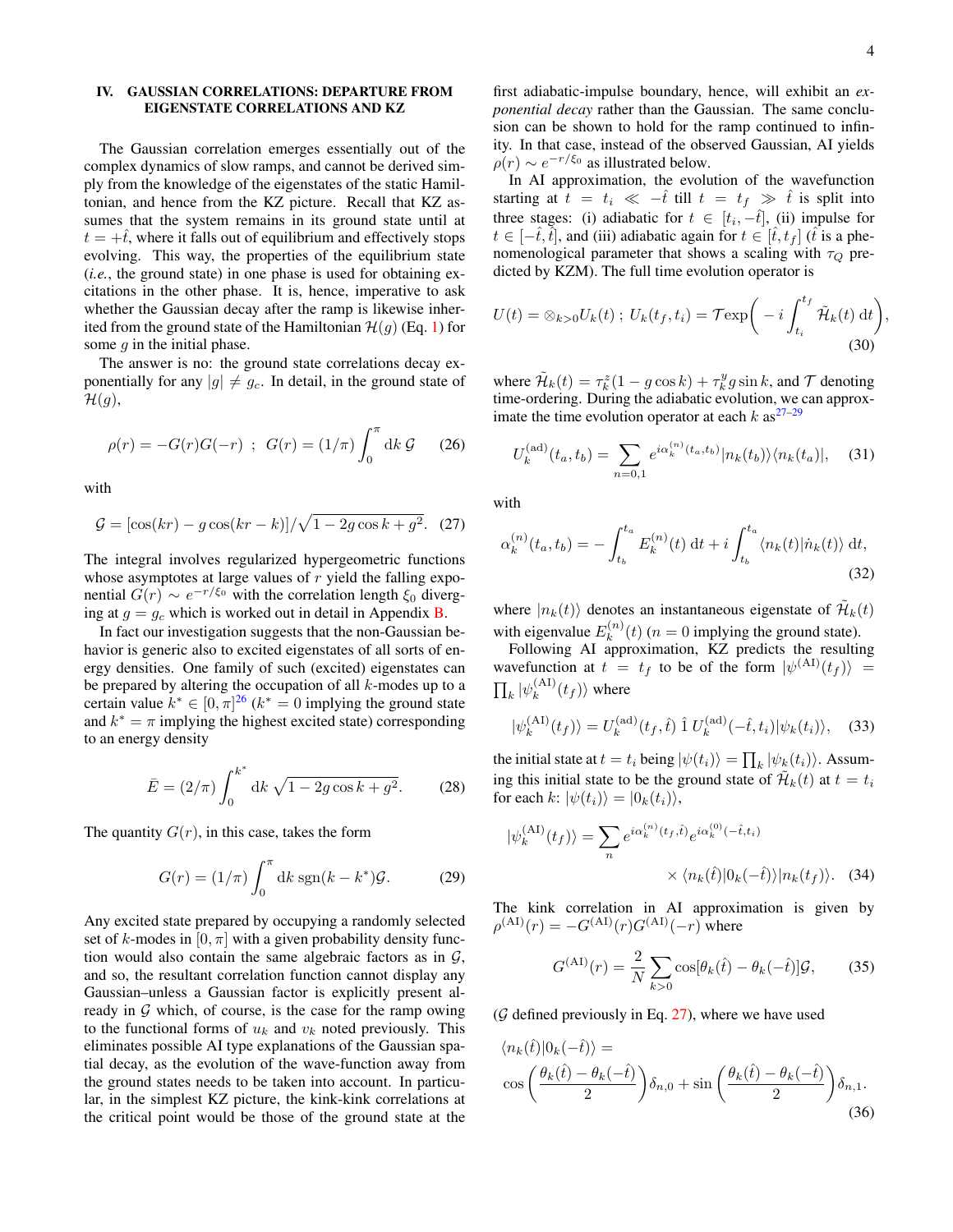Defining  $g(t = \hat{t}) \equiv \hat{g}$  and noting  $g(t = -\hat{t}) = -\hat{g}$ ,

$$
\cos[\theta_k(\pm \hat{t})] = \frac{1 \mp \hat{g}\cos k}{\sqrt{1 + \hat{g}^2 \mp 2\hat{g}\cos k}},
$$

$$
\sin[\theta_k(\pm \hat{t})] = \frac{\pm \hat{g}\sin k}{\sqrt{1 + \hat{g}^2 \mp 2\hat{g}\cos k}},
$$
(37)

which yield

$$
G^{(\text{AI})}(r) = \frac{2}{N} \sum_{k>0} \frac{1 - \hat{g}^2}{\sqrt{(1 + \hat{g}^2)^2 - 4\hat{g}^2 \cos^2 k}} \mathcal{G}.
$$
 (38)

Note  $0 \le 4\hat{g}^2/(1+\hat{g}^2)^2 \le 1$ , and so, we can approximate

$$
G^{(\text{AI})}(r) \approx \frac{1 - \hat{g}^2}{1 + \hat{g}^2} \left(\frac{2}{N} \sum_{k > 0} \mathcal{G}\right) \sim e^{-r/\xi_0},\qquad(39)
$$

leading to an exponentially decay of the kink correlation  $\rho^{(AI)}(r)$  resembling its eigenstate behavior.

## <span id="page-4-0"></span>V. THEORY OF DEFECT CORRELATIONS

We next show how the coarsening dynamics in the impulse regime changes the qualitative picture for the defect correlations. Additionally, some of the resulting few-body correlations turn out to be captured well by an effective thermal description.

Gaussian decay of correlations is not common in isolated many-body quantum systems. However, it is observed in dilute gas of local bosons in low dimensions, including trapped ideal (see, e.g.  $30-32$  $30-32$ ) or repulsive Bose gases  $33$ . For a nondegenerate Bose gas at high temperature ( $T \gg T_{\rm QD}$ ,  $T_{\rm QD} =$ quantum degeneracy temperature), the density correlations are Gaussian in the classical limit, crossing over to exponential in the quantum limit ( $T \ll T_{\text{QD}}$ ). This does indeed resemble the behaviour of our bosonic kinks, which likewise in the slow ramp limit ( $\tau_Q \gg 1$ ), exhibit Gaussian correlations.

For spin correlations, the relevant degrees of freedom (fermions) are non-local in space (see, e.g., $^{20}$  $^{20}$  $^{20}$ ). Here, our thermal picture automatically accounts for the long-known oscillatory behavior of the spin correlations at the end of a ramp across the QPT in an Ising chain<sup>[34](#page-10-22)</sup>. Unlike the kink correlators, the spin correlators  $\langle \sigma_i^x \sigma_{i+r}^x \rangle$ , involve nonlocal fermions, and their two-point correlators  $\langle c_i^\dagger c_{i+r} \rangle$  and related observables are influenced by the formation of algebraic kink-antikink features on a length-scale set by the Fermi wavelength, with an exponential envelope due to the finite temperature. These oscillations are prominent at large ramp times (*i.e.*, slow ramps), but vanish abruptly below a threshold value,  $\tau_Q^{*34}$  $\tau_Q^{*34}$  $\tau_Q^{*34}$ . In detail, we find a thermal occupancy with  $T = 1/(\pi \tau_Q)$  and dispersion  $\varepsilon_k = \tau_Q^* / \tau_Q - \sin^2 k \leq 0$ . The pair of Fermi points present for  $\tau_Q > \tau_Q^*$  merge at zero wave vector when  $\tau_Q = \tau_Q^*$ , yielding a gap for  $\tau_Q < \tau_Q^*$  and terminating the oscillatory behavior. Further details are provided in Appendix [C.](#page-7-0)

Applying a thermal picture – rather than a GGE – to a postramp state in an *integrable* system seems like a rather drastic

approximation. Its accuracy can nonetheless be demonstrated numerically, (a) for slow ramps, so the kinks are well separated and hence only weakly interacting, and (b) for *few-body* operators. Indeed, considering these, it is often rather hard to distinguish an integrable GGE from a standard (thermal) Gibbs ensemble  $35-37$  $35-37$ , a distinction which becomes more ap-parent for more complex correlations<sup>[38](#page-10-25)</sup>. As it turns out, at short times, the behaviour of the kinks indeed appear thermal which can be demonstrated by computing the kink density and kink correlation in a thermal ensemble characterized by an effective temperature that corresponds to the energy density produced in the final state at the end of the ramp.

The average energy of a system of free kinks maintained at inverse temperature  $\beta$  is given by the equipartition theorem  $E_{\text{av}} = (2\beta)^{-1}$  which we equate with the energy  $\delta E \equiv$  $\langle \psi_{fin} | \hat{\mathcal{H}}(g) | \psi_{fin} \rangle - E_0$  at the end of the ramp  $g = 0$  ( $E_0$  is the ground state energy of  $\mathcal{H}(g)$  at  $g = 0$  and the final state thereof is denoted by  $|\psi_{fin}\rangle \equiv (u_k \ v_k)^T$ , calculated numerically). Taking a unit mass of the kinks  $(M = 1)$ , this reveals carry). Taking a unit mass of the kniks  $(M - 1)$ , this reveases a scaling of  $\beta$  as  $\beta \sim \sqrt{\tau_Q}$ . However, the actual parameter that enters the calculations for kink density and higher-order correlators is  $\beta/M$  – this parameter scales with  $\tau_Q$ , implying a possible  $\tau_Q$ -dependent scaling of the mass term as well.

The kink density in terms of  $\beta$  is given by

$$
n_{\text{kink}}(\beta) = \frac{1}{N} \sum_{k} e^{-\beta \epsilon_k} \approx \sqrt{\frac{M}{2\pi \beta}}
$$
(40)

for  $\epsilon_k = k^2/2M$ . Exact calculations<sup>[9](#page-10-12)</sup> suggest that the transverse magnetization  $m_z = \langle \sigma^z \rangle - \langle \sigma^z \rangle_0 \overline{(\langle \sigma^z \rangle_0)}$  denoting the saturation value) calculated within AI scales as  $m_z \sim 1/\sqrt{\tau_Q}$ implying  $\beta/M \sim \tau_Q$  as this quantity can be identified with the density of kinks  $(n_{\text{kink}})$  calculated above. Including the scaling for  $\beta \sim \sqrt{\tau_Q}$ , we obtain  $M \sim 1/\sqrt{\tau_Q}$ . In other words, the effective temperature for the kinks should be identified with  $M/\beta$  that scales with  $\tau_Q^{-1}$ , similar to what holds also for the underlying (nonlocal) fermions in our theory.

The density-density correlation among the kinks with the abovementioned scaling of their mass is likewise given by

$$
\rho_{\mathbf{d}-\mathbf{d}}(r) = \langle n_i n_{i+r} \rangle - \langle n_i \rangle \langle n_{i+r} \rangle
$$
  
= 
$$
-G(r)G(-r) \sim \frac{1}{\tau_Q} e^{-r^2/\tau_Q}, \qquad (41)
$$

<span id="page-4-1"></span>,

as

$$
G(r) \approx \frac{1}{2\pi} \int_{-\infty}^{\infty} dk \cos(kr) e^{-(\beta/2M)k^2} = \sqrt{\frac{M}{2\pi\beta}} e^{-Mr^2/2\beta}
$$
\n(42)

and shows a Gaussian behavior which matches with the previously calculated kink correlation  $\rho(r)$  following the ramp. The correlation length in Eq. [42](#page-4-1) is essentially the thermal de Broglie wavelength  $\lambda_{\text{th}} \sim \sqrt{\beta/M}$  for the kinks whose scaling with  $\tau_Q$  can be identified with that of the Gaussian decay due to the ramp, *viz*.,  $\lambda_{th} \sim \sqrt{\tau_Q}$ .

Our theory should be robust even in generic systems, *i.e.*, in presence of (weak) interactions: neither of its two necessary elements – small density of defects at slow ramps,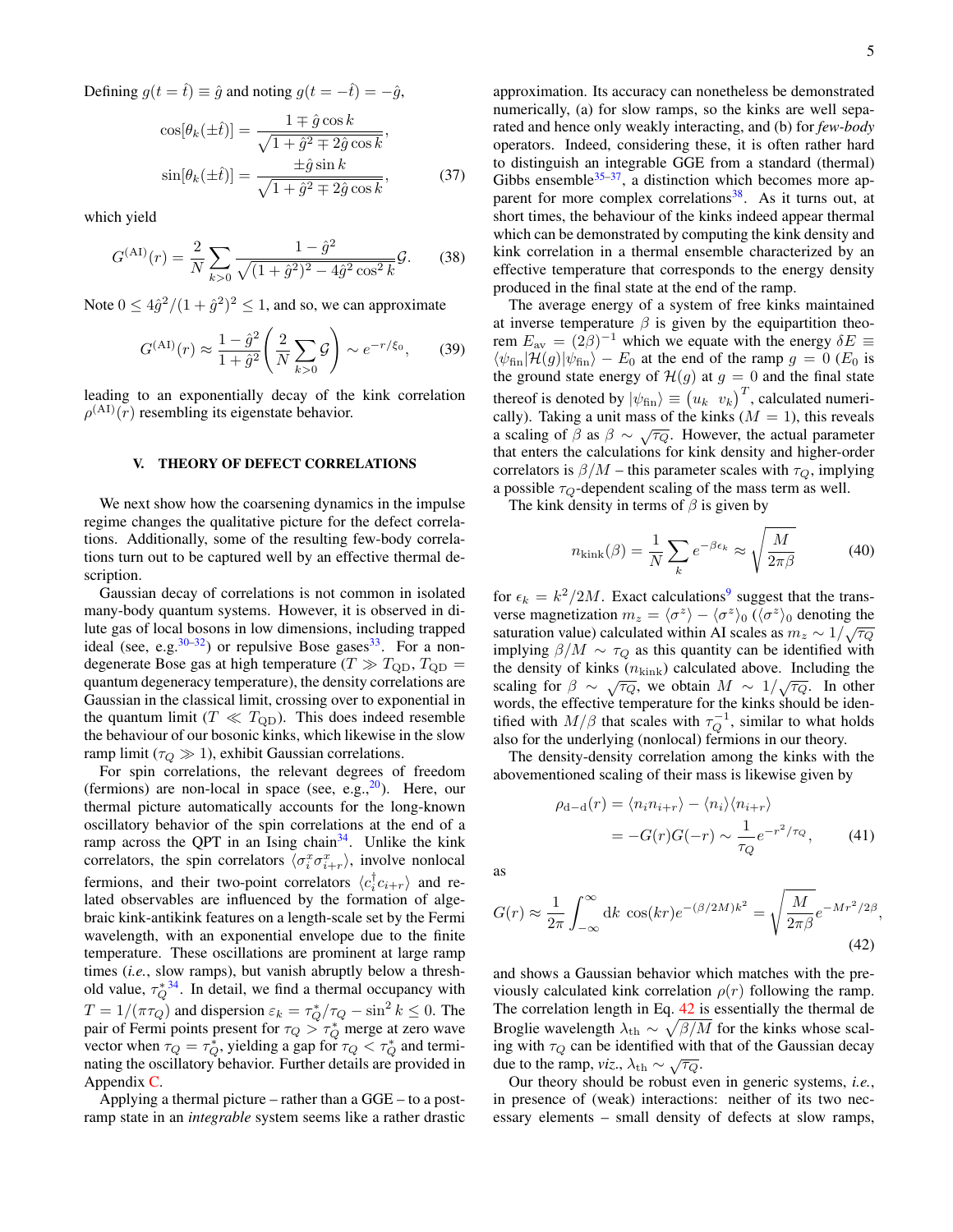and an effective thermal environment – relies on the absence of interaction/integrability. In fact, a thermal local environment is to be expected from the eigenstate thermalization hypothesis (ETH) in an interacting system driven out of equilibrium<sup>[39–](#page-10-26)[44](#page-10-27)</sup>. Moreover, a small residual interaction between the bosonic excitations does not affect the Gaussian behavior at large separations, but only modifies it at small distances with corrections of the form  $\delta \rho(r)$  =  $-(2\gamma/nr)(T/T_{\rm QD})^{-1}$  Exp $[-(n^2r^2/2)(T/T_{\rm QD})]$  where  $\gamma$ and  $n$  correspond to the interaction strength and particle den-sity respectively<sup>[33](#page-10-21)</sup>. This also exhibits Gaussian behavior at large r.

# <span id="page-5-0"></span>VI. EQUILIBRATION OF CORRELATIONS AFTER STOPPING THE RAMP AND RESULTING GGE

The Gaussian behavior is observed to persist in the longtime limit after the ramp is stopped and the system is allowed to evolve with a time-independent final Hamiltonian frozen at  $g = 0$  [Fig. [1\(](#page-1-5)b)]. At late times, this leads to the expressions (see Appendix [D](#page-8-0) for details)

$$
|u_k|^2 \approx \frac{1}{2} (1 + \cos^2 \theta_k) |u_k^{(1)}|^2 + \frac{1}{2} (1 - \cos^2 \theta_k) |v_k^{(1)}|^2
$$
  
\n
$$
|v_k|^2 = 1 - |u_k|^2
$$
  
\n
$$
u_k v_k^* = \frac{i}{2} \sin \theta_k \cos \theta_k \left( |v_k^{(1)}|^2 - |u_k^{(1)}|^2 \right),
$$
 (43)

where  $u_k^{(1)}$  $\binom{[1]}{k}$  and  $v_k^{[1]}$  $k<sup>(1)</sup>$  are the parameters for the initial state obtained immediately after the ramp stopped at  $g = 0$  and given in Eq. [21.](#page-2-2) With these, the final behavior of the kink correlation  $(Eq. 23)$  $(Eq. 23)$  in the long-time limit is shown in Fig. [1](#page-1-5)(b).

This long-time dynamics amounts to a GGE with the density matrix  $\varrho_{\text{GGE}} = Z^{-1}e^{-\sum_{k}\lambda_{k}J_{k}}(Z=\text{Tr}[e^{-\sum_{k}\lambda_{k}J_{k}}])$ and  $\lambda_k = \ln[(1 - \langle \psi_0 | J_k | \psi_0 \rangle) / \langle \psi_0 | J_k | \psi_0 \rangle]$ . Here the information of the "initial state" (reached at the end of the ramp) is encoded in the Lagrange multipliers  $\lambda_k$  corresponding to the conserved quantities  $J_k = \gamma_k^{\dagger} \gamma_k^{45}$  $J_k = \gamma_k^{\dagger} \gamma_k^{45}$  $J_k = \gamma_k^{\dagger} \gamma_k^{45}$ . The details on computing  $\varrho_{\text{GGE}}$  and the kink correlation function  $\rho_{\text{GGE}}(r)$  using  $\varrho_{\text{GGE}}$ are presented in Appendix  $E$  and  $F$ . Here we state the final results:

$$
\rho_{GGE}(r) = -\frac{4}{N^2} \sum_{k>0} (2\alpha_k - 1)^2 \mathcal{G}(r) \mathcal{G}(-r) + \frac{4}{N^2} \sum_{k>0} 2\alpha_k (1 - \alpha_k) \sin^2(kr),
$$
 (44)

where  $\mathcal{G}(r)$  is given in Eq. [27](#page-3-1) and  $\alpha_k$  is the overlap between the wavefunction at  $k$  obtained immediately after stopping the ramp at  $g = 0$  (denoted as the initial state  $[u_k^{(I)}]$  $_k^{(I)}, v_k^{(I)}$  $\binom{[I]}{k}$ <sup>T</sup>) and that obtained by diagonalizing  $\mathcal{H}(g)$  at k for  $g = 0$  (denoted as the final state  $[u_k^{(F)}]$  $k^{(F)}$ ,  $v_k^{(F)}$  $\binom{(F)}{k}$ <sup>T</sup>),

$$
\alpha_k \approx |u_k^{(I)}|^2 |u_k^{(F)}|^2 + |v_k^{(I)}|^2 |u_k^{(F)}|^2, \tag{45}
$$

where we have neglected the terms that contain the rapidly oscillating phases  $e^{i\omega_k}$  and  $e^{i\phi_k}$  for  $\tau_Q \gg 1$  as also done



<span id="page-5-2"></span>FIG. 2. KZ scaling of the set-in time for the Gaussian decay: (a) Pearson correlation coefficient  $|\mathcal{R}|$  versus KZ-scaled  $\hat{q}$  (defined in the text) revealing the extrema coincide (the primary one guided by the red dashed line) when  $\hat{g} \to \hat{g}\tau_Q^{1/2}$ . Inset: Set-in time  $\hat{g}$  of the Gaussian behavior against  $\tau_Q$  confirming KZ scaling  $\hat{g} \sim \tau_Q^{-1/2}$ (data shown for  $N = 10<sup>4</sup>$ ).

<span id="page-5-3"></span>previously. Evidently, the Gaussian decay is inherited from the state produced by the ramp and imprinted in the Lagrange multipliers. We note that Gaussian correlations are absent in a GGE that arises due to an instantaneous quench from the *ground state or any other eigenstate* of  $\mathcal{H}(g)$  for any value of g: the complexity of the coarsening dynamics is crucial for their genesis.

In non-integrable systems, our picture will qualitatively concur with KZ at long times after the ramp ends: here, a genuine thermal description should apply, for whose temperature KZ scaling could provide an estimate. By contrast, KZ would not naturally predict Gaussian correlations at 'short' time, *i.e.*, in the state right at the end of the ramp. There we, however, also expect to observe them as *removing* the constraints imposed by integrability should not hinder their build-up.

### <span id="page-5-1"></span>VII. CONSISTENCY WITH KZ

While the form of the correlations are beyond the KZ framework, it nonetheless accounts for the scaling of most of the relevant length and time scales, reflecting the critical slowing down as a central ingredient<sup>[46](#page-10-29)</sup>.

<span id="page-5-4"></span>We begin with Eq. [25,](#page-2-4) where it is the scale of the Gaussian decay:  $\xi \sim \tau_Q^{1/2}$  which reflects KZ scaling<sup>[9](#page-10-12)</sup>. Also, Gaussian behavior sets in at  $g(t) = g^*$  which in turn obeys KZ scaling:  $\hat{g} = (g^* - g_c)/g_c \sim \tau_Q^{-1/2}$ . As a heuristic for determining the set-in point  $\hat{g}$ , we consider estimating the (absolute value of the) Pearson correlation coefficient ( $|\mathcal{R}| \in [0,1]$ ) for the plot of  $\ln|\rho(r)|$  against  $r^2$  (for details, see Appendix [G\)](#page-10-30) as a function of  $\hat{g}$  for different values of  $\tau_Q$ . For a perfectly linearly correlated data-set  $(X = \{x_i\}, Y = \{y_i\})$ ,  $|\mathcal{R}|$  is 1. Accordingly, if the data-set is perfectly Gaussian correlated,  $|\mathcal{R}|$  is 1 for  $X = \{x_i^2\}$  and  $Y = \{\ln|y_i|\}$ . Following this, we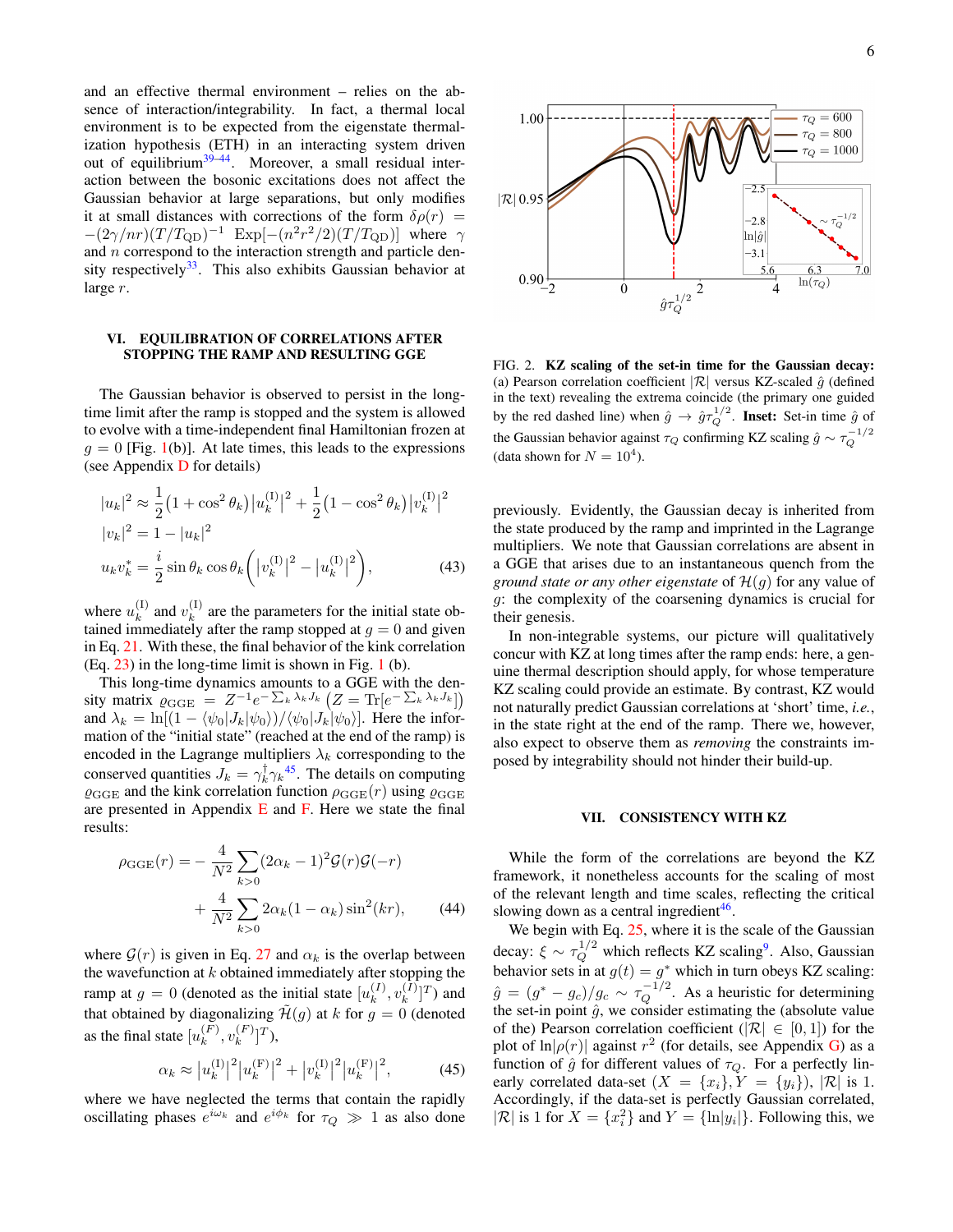compute  $|\mathcal{R}|$  for the data-set  $\mathcal{D} := \{(r_i^2, \ln|\rho_i|)\}$  and mark the location of the first minimum (from the critical point  $g_c = 1$ ) which reveals KZ scaling of  $\hat{g}$ :  $\hat{g} \sim \tau_Q^{-1/2}$  $\hat{g} \sim \tau_Q^{-1/2}$  $\hat{g} \sim \tau_Q^{-1/2}$  (Fig. 2 inset). For illustration, in Fig. [2](#page-5-2) main, we plot the behavior of  $R$  against the KZ-scaled  $\hat{g}$  such that the extrema for different values of  $\tau_Q$  coincide.

# <span id="page-6-1"></span>VIII. NEAR-TIME EXPERIMENTAL REALM

The novel correlations should be accessible experimentally using programmable Rydberg atomic quantum simulators $47$  or Ising model simulators using superconducting qubits<sup>[48](#page-10-32)</sup>. KZM has already been simulated using both setups. In Fig. [1](#page-1-5) (c), we show the characteristic behavior for parameter ranges well below the analytical requirement  $\tau_Q \gg 1$ . For comparison, the regime accessed by experiments is  $\tau_Q \approx 14$  for a many-body Rydberg atom system<sup>[47](#page-10-31)</sup> and  $\tau_Q \approx 620$  for a superconduct-ing qubit simulator<sup>[48](#page-10-32)</sup>. Note that, for  $\tau_Q = 5$ , the value of the short-distance correlations, due to the increased initial defect density, is considerably enhanced [Fig. [1](#page-1-5) (c)], and thence the correlation decay quite accessible at short distances.

# <span id="page-6-0"></span>IX. CONCLUSION

Our analysis of dynamics and correlations beyond the AI scenario of KZ endows the 'inert' impulse regime with a quantum coarsening dynamics of its own. Following the provision of a nontrivial initial state generated by the ramp, we are led to a novel GGE, apparently naturally accessible only via such a route. This represents a departure from the KZ philosophy, which is to estimate non-equilibrium properties in the ordered phase entirely from the structure of a suitably chosen *ground state* in the disordered phase, as the system is ramped from the latter to the former. Our picture is also attractive as the coexisting qualitatively distinct (and unusual) correlations can be rationalized via thermal descriptions of the underlying respective fermionic and bosonic observables. There would appear to be considerable scope for theoretical studies to flesh out and extend this picture, as well as for testing it in experiment.

*Note added in proof*: After acceptance of this work, a related preprint appeared $49$ , which points out that if dephasing at  $q = 0$  was the only mechanism of exposing the Gaussian decay of the kink-kink correlation, then it would remain hidden since there is no dephasing at  $q = 0$  (the spectrum being flat at that particular point). This does not contradict our results since in our case, sufficient dephasing can already take place during the ramp before reaching  $g = 0$ , as is evident from our exact numerical results [Fig. [1](#page-1-5) (a)].

### ACKNOWLEDGMENTS

The authors thank B. Doyon for a useful discussion, and W. H. Zurek for very encouraging comments on the manuscript. We especially thank B. Damski for critical reading of the manuscript and many useful suggestions. K.R acknowledges sponsorship, in part, by the Swedish Research Council. K.R and A.D acknowledge the Visitors Program of MPI-PKS for hospitality during a visit during which a part of the project was carried out. A.D acknowledges the partner group program "Spin liquids: correlations, dynamics and disorder" between IACS and MPI-PKS. This work was in part supported by the Deutsche Forschungsgemein-schaft under grants SFB 1143 (project-id 247310070) and the cluster of excellence ct.qmat (EXC 2147, project-id 39085490).

### <span id="page-6-2"></span>Appendix A: Transverse kink correlation

The (connected) kink correlation function in the transverse direction is

$$
\chi(r) = \langle (1 - \sigma_j^z \sigma_{j+1}^z)(1 - \sigma_{j+r}^z \sigma_{j+r+1}^z) \rangle
$$
  
\n
$$
- \langle 1 - \sigma_j^z \sigma_{j+1}^z \rangle \langle 1 - \sigma_{j+r}^z \sigma_{j+r+1}^z \rangle
$$
  
\n
$$
= \langle \sigma_j^z \sigma_{j+1}^z \sigma_{j+r}^z \sigma_{j+r+1}^z \rangle - \langle \sigma_j^z \sigma_{j+1}^z \rangle \langle \sigma_{j+r}^z \sigma_{j+r+1}^z \rangle
$$
  
\n
$$
= \langle \mu_j^x \mu_{j+2}^x \mu_{j+r}^x \mu_{j+r+2}^z \rangle - \langle \mu_j^x \mu_{j+2}^z \rangle \langle \mu_{j+r}^x \mu_{j+r+2}^z \rangle, \tag{A1}
$$

where in the last line, the duality relations are invoked. Introducing fermionic operators  $A_j = c_j^{\dagger} + c_j$  and  $B_j = c_j^{\dagger} - c_j$ , making use of the identity  $\text{Exp}[i\pi c_j^{\dagger} c_j] = A_j B_j$ , and denoting  $\langle A_j B_{j+r} \rangle \equiv G(r)$ , we find

$$
\chi(r) = \begin{vmatrix} G(-1) & G(0) & G(r-1) & G(r) \\ G(-2) & G(-1) & G(r-2) & G(r-1) \\ G(-r-1) & G(-r) & G(-1) & G(0) \\ G(-r-2) & G(-r-1) & G(-2) & G(-1) \end{vmatrix} - \begin{vmatrix} G(-1) & G(0) \\ G(-2) & G(-1) \end{vmatrix}^2, \quad (A2)
$$

where we have used Wick contraction of a string of operators of the form  $\langle B_j A_{j+1} B_{j+1} A_{j+2} B_{j+r} A_{j+r+1} B_{j+r+1} A_{j+r+2} \rangle$ . Note only terms like  $A_j B_{j+r}$  survive the contraction (terms like  $A_jA_{j+r}$  and  $B_jB_{j+r}$  vanish). It then remains to calculate  $G(r)$  and using the formulation described in the previous section, we obtain

$$
\chi(r) \approx -\frac{\zeta}{4\pi^2 \tau_Q} e^{-r^2/2\pi \tau_Q},\tag{A3}
$$

where  $\zeta = 1$  for ramps ending at  $g = 0$  and  $\zeta = 1 + (-1)^r$ for ramps ending at  $q = -\infty$ .

### <span id="page-6-3"></span>Appendix B: Kink correlation in the eigenstates

The asymptotic behavior of  $G(r)$  [or  $G(-r)$ ] for large r is the following. A straightforward integration yields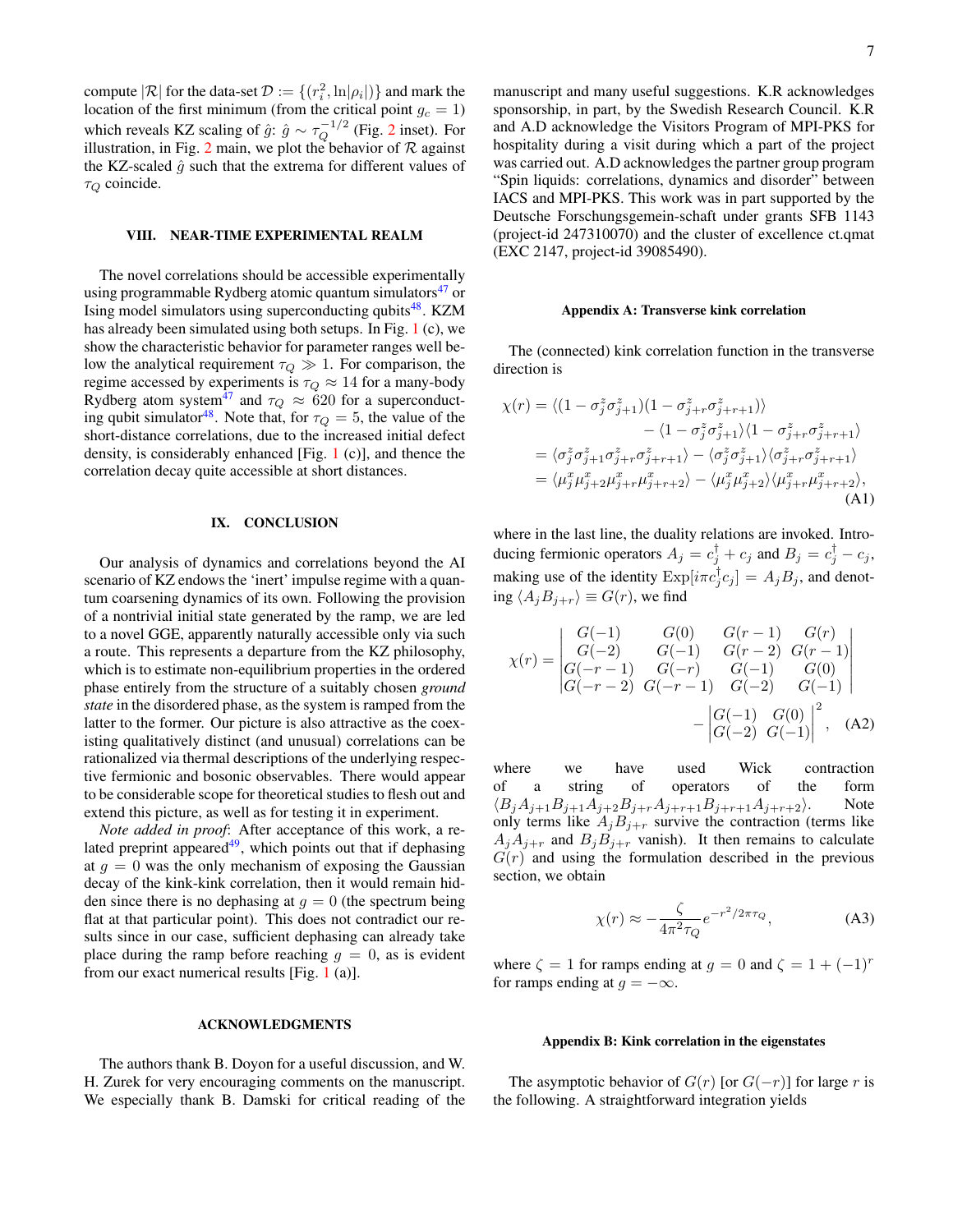$$
G(r) = \frac{\pi}{|1+g|} \left[ {}_3\mathcal{F}_2\big(1/2, 1/2, 1; 1-r, 1+r; z\big) - g {}_3\mathcal{F}_2\big(1/2, 1/2, 1; 2-r, r; z\big) \right] \equiv \pi \frac{\mathcal{A} - g\mathcal{B}}{|1+g|},\tag{B1}
$$

where  $z = 4g/(1+g)^2$  ( $0 \le |z| \le 1$ ). The quantity  ${}_{p}\mathcal{F}_{q}$ denotes the *regularized generalized Hypergeometric function* of the form

$$
{}_{p}\mathcal{F}_q(a_1,\ldots,a_p;b_1,\ldots,b_q;z) = \sum_{k=0}^{\infty} T(k)z^k, \qquad \text{(B2)}
$$

where

$$
T(k) = \frac{1}{k!} \frac{(a_1)_k \dots (a_p)_k}{(b_1)_k \dots (b_q)_k} \frac{1}{\Gamma(b_1) \dots \Gamma(b_q)},
$$
(B3)

 $(a_l)_k$  [or  $(b_l)_k$ ] is called the rising factorial or *Pochhammer symbol* defined as  $(a_l)_k = \Gamma(a_l + k)/\Gamma(a_l)$ . Since the hypergeometric series is unimodal, the ratio of two consecutive terms in, e.g.,  $A$  in Eq. [B2,](#page-7-1) which has the form

$$
R_{\mathcal{A}} \equiv \frac{T(k+1)z^{k+1}}{T(k)z^k} = \left(\frac{z}{k+1}\right) \left(\frac{\Gamma^2(k+3/2)\Gamma(k+2)}{\Gamma^2(k+1/2)\Gamma(k+1)}\right) \\
\times \left(\frac{\Gamma(k+1-r)\Gamma(k+1+r)}{\Gamma(k+2-r)\Gamma(k+2+r)}\right) \\
= \left(\frac{z}{k+1}\right) \left(\frac{(k+1/2)^2(k+1)}{(k+1-r)(k+1+r)}\right) \\
\text{(B4)}
$$

(using the recurrence relation of the Gamma functions  $\Gamma(z + \mathbf{z})$ 1) =  $z\Gamma(z)$  in the last line), should be equal to 1 for  $k =$  $k_{\text{max}} \equiv k_0$ . At large values of r, we find  $k_0 \approx r/\sqrt{1-z}$ which also holds for  $\beta$ . Exploiting its unimodular nature, the series A can be approximated by an integral of the form

$$
\mathcal{A} \approx \int_{-\infty}^{\infty} dk \, e^{k \ln(z) + f(k)} \n\approx \int_{-\infty}^{\infty} dk \, e^{k_0 \ln(z) + f(k_0) + (k - k_0)^2 f''(k_0)/2},
$$
\n(B5)

where we have Taylor expanded the function  $f(k) \equiv \ln |T(k)|$ around  $k = k_0$  retaining terms up to quadratic order and using the fact  $f'(k_0) = 0$ . Noting

$$
f(k) \approx \ln\left[\frac{1}{k!} \frac{\Gamma^3(k)}{\Gamma(k+r)\Gamma(k-r)}\right],
$$
 (B6)

and invoking Stirling's approximation of the logarithm of Gamma function and logarithm of factorial, and following the same procedure for  $B$ , we finally obtain

$$
G(r) \sim e^{-r/\xi_0},\tag{B7}
$$

where

$$
\xi_0^{-1} = |\ln(4g) - 2\ln(1+g)| + 2\sqrt{(1-g)^2/(1+g)^2}.
$$
 (B8)

The correlation length  $\xi_0$  expectedly diverges at the critical point  $g_c = 1$ .

<span id="page-7-1"></span>Finally, let us note that  $\rho(r)$  in a mixed state, characterized by the occupation probability  $n_k = 1 - \Theta(k - k^*)$  for some  $k^* \in [0, \pi]$  (we call this state a "box eigenstate" because of the profile of  $n_k$ ), does not show any Gaussian behavior in the kink correlation. Likewise, when we generate a family of random eigenstates by exciting a random set of  $k$  modes with a given probability and measure the kink correlation in those states, we find no trace of Gaussian in any of such states establishing the fact that no eigenstate of  $H$  can feature the Gaussian behavior, and hence, what we are observing for the ramp is truly a dynamical effect.

### <span id="page-7-2"></span><span id="page-7-0"></span>Appendix C: Spin correlations

Following Ref. [20,](#page-10-8) the spin correlation or equivalently the (nonlocal) fermionic correlation function is

$$
C_{\mathcal{F}}(r) = \langle \sigma_j^x \sigma_{j+r}^x \rangle = \langle B_j(A_{j+1}B_{j+1} \dots A_{j+r-1}B_{j+r-1})A_{j+r} \rangle
$$
  
= 
$$
\begin{vmatrix} G(-1) & G(-2) & \cdots & G(-r) \\ G(0) & G(-1) & \cdots & G(-r+1) \\ \cdots & \cdots & \cdots & \cdots \\ G(r-2) & G(r-3) & \cdots & G(-1) \end{vmatrix},
$$
  
(C1)

where  $G(r) \equiv \langle A_j B_{j+r} \rangle = (1/\pi) \int_0^{\pi} dk \ (|u_k|^2 |v_k|^2$ )  $\cos(kr)$  is the relevant two-point fermionic correlator. The behavior of  $C_F(r)$  against r for rapid ramps at various (small) values of  $\tau_Q$  features oscillations with an exponen-tially decaying envelope<sup>[34](#page-10-22)</sup>. Furthermore, approximating the quantity  $\left( |v_k|^2 - |u_k|^2 \right) = 1 - 2r_k^2$  by a thermal occupancy of the form  $(1 + e^{\varepsilon_k/T})^{-1}$  leads to the expressions of  $\varepsilon_k$  noted in the main text. From the expression  $r_k^2 \approx e^{-\pi \tau_Q k^2}$  the effective temperature comes out to be  $T = 1/(\pi \tau_Q)$  and the critical temperature  $T^* = 1/(\pi \tau_Q^*)$  where  $\tau_Q^* = \ln(2)/\pi$  as noted in Ref. [\[34\]](#page-10-22).

It is to be stressed that the nonlocal fermions behave in a different way than the local fermions (or local bosons like our kinks) at high temperatures because of the presence of the string that gives rise to the Toeplitz determinant noted in Eq. [C1](#page-7-2) above. So, even if the quantity  $G(r)$  can be approximated by a Gaussian at high temperatures, the determinant would still give rise to a falling exponential implying the spatial correlation of the nonlocal fermions would not display the intuitive Gaussian behavior expected for hot local fermions or bosons that behave like classical (Maxwellian) particles at high temperatures.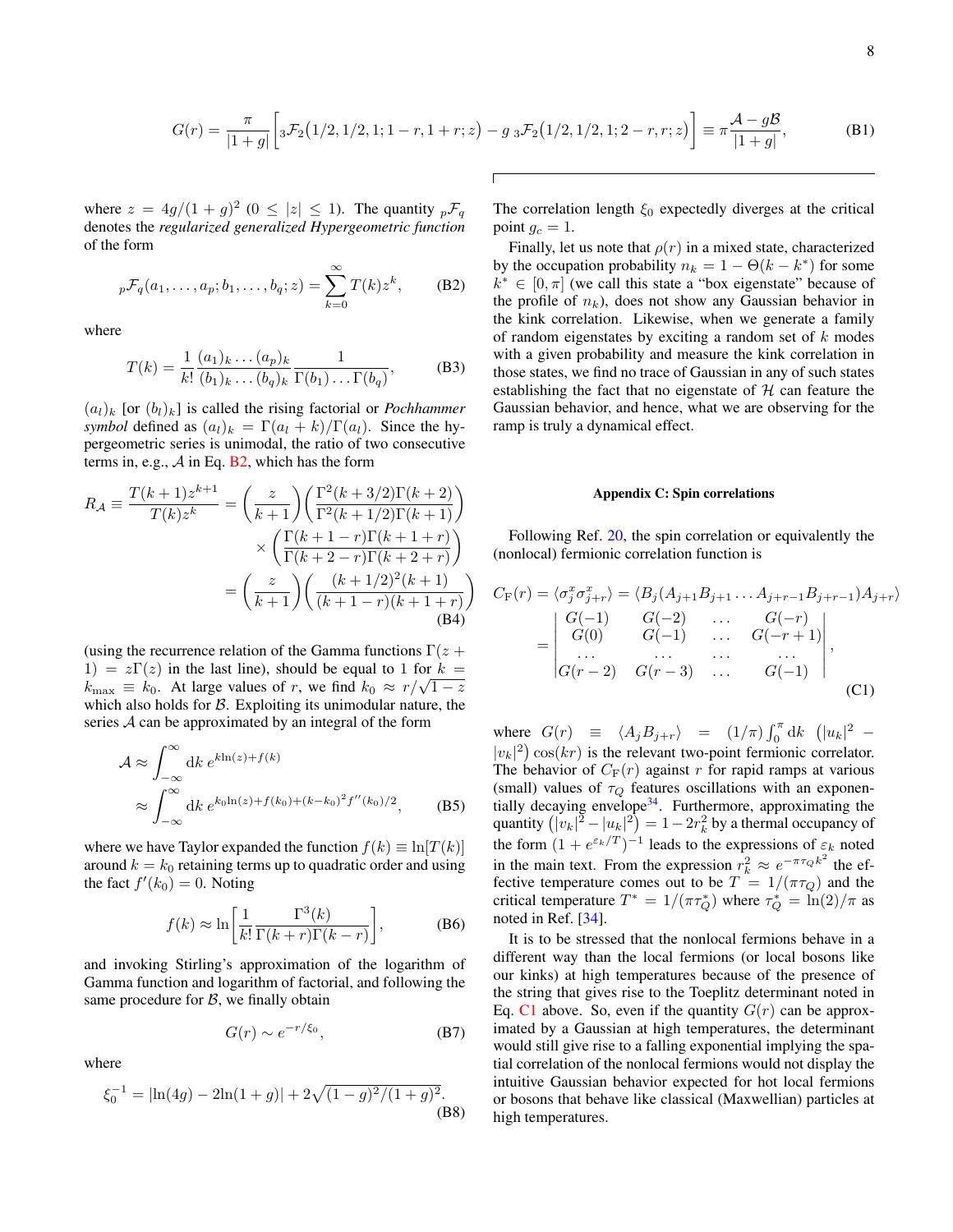# <span id="page-8-0"></span>Appendix D: Post-ramp correlations

Let us assume we have stopped the ramp at  $g = g_0$  that yields the wavefunction  $[u_k^{(I)}]$  $_k^{(I)}, v_k^{(I)}$  $\binom{I}{k}$ <sup>T</sup> which then evolves to  $[u_k(t), v_k(t)]^T$  under the static Hamiltonian  $\mathcal{H}(g)$  at  $g = g_0$ . The dynamics is governed by the Schrödinger equation

$$
i\partial_t \begin{pmatrix} u_k \\ v_k \end{pmatrix} = \begin{pmatrix} 1 - g_0 \cos k & -ig_0 \sin k \\ ig_0 \sin k & g_0 \cos k - 1 \end{pmatrix} \begin{pmatrix} u_k \\ v_k \end{pmatrix} \equiv \tilde{\mathcal{H}}_k \begin{pmatrix} u_k \\ v_k \end{pmatrix}
$$
(D1)

where time dependence in  $u_k$ ,  $v_k$  is implied. If the unitary matrix  $U_k$  diagonalizes  $\mathcal{H}_k$  such that  $U_k^{\dagger} \mathcal{H}_k U_k = \Sigma_k$  where  $\Sigma_k = \varepsilon_k \begin{pmatrix} -1 & 0 \\ 0 & 1 \end{pmatrix}$  with  $\varepsilon_k = \sqrt{1 - 2g_0 \cos k + g_0^2}$ , then the diagonal modes  $\tilde{u}_k, \tilde{v}_k$  satisfy

$$
i\partial_t \begin{pmatrix} \tilde{u}_k \\ \tilde{v}_k \end{pmatrix} = \begin{pmatrix} -\varepsilon_k & 0 \\ 0 & \varepsilon_k \end{pmatrix} \begin{pmatrix} \tilde{u}_k \\ \tilde{v}_k \end{pmatrix}.
$$
 (D2)

These diagonal modes are connected with the original modes as

$$
\begin{pmatrix} \tilde{u}_k \\ \tilde{v}_k \end{pmatrix} = U_k^{\dagger} \begin{pmatrix} u_k \\ v_k \end{pmatrix} = \begin{pmatrix} -\sin(\theta_k/2) & -i\cos(\theta_k/2) \\ \cos(\theta_k/2) & -i\sin(\theta_k/2) \end{pmatrix} \begin{pmatrix} u_k \\ v_k \end{pmatrix},
$$
\n(D3)

where  $\cos \theta_k = (1 - g_0 \cos k)/\epsilon_k$ . If  $\tilde{u}_k, \tilde{v}_k$  are specified by their initial values  $\tilde{u}_k^{(I)}$  $_{k}^{\left( \text{I}\right) },\tilde{v}_{k}^{\left( \text{I}\right) }$  $k^{(1)}$ , then their values at time t (assuming the ramp stopped at  $t = 0$  when the subsequent evolution starts) is

$$
\tilde{u}_k(t) = e^{i\varepsilon_k t} \tilde{u}_k^{(1)} \quad ; \quad \tilde{v}_k(t) = e^{-i\varepsilon_k t} \tilde{v}_k^{(1)}.
$$
 (D4)

Noting  $[\tilde{u}_k^{(I)}]$  $_k^{(\mathrm{I})}, \tilde{v}_k^{(\mathrm{I})}$  $[u_k^{(I)}]^T = U_k^{\dagger} [u_k^{(I)}]$  $_k^{\rm (I)}, v_k^{\rm (I)}$  $\binom{1}{k}$   $T$ , we obtain the solution  $u_k, v_k$  as

$$
\begin{pmatrix} u_k \\ v_k \end{pmatrix} = U_k e^{-i\Sigma_k t} U_k^{\dagger} \begin{pmatrix} u_k^{(1)} \\ v_k^{(1)} \end{pmatrix} . \tag{D5}
$$

Written out explicitly and ignoring all the rapidly oscillating terms as done before, this leads to, at late times, the expressions for  $u_k$  and  $v_k$  noted in Eq. [43.](#page-5-3)

### <span id="page-8-1"></span>Appendix E: Density matrix in the post-ramp GGE

Calculations in this appendix are done following Ref. [45.](#page-10-28) The formulation applies for a quench from an initial state specified by  $g = g_I$  to a final state specified by  $g = g_F$ . In momentum space, the Hamiltonian  $H$  reads

$$
\tilde{\mathcal{H}}(g) = \sum_{k} \left( c_{k}^{\dagger} \ c_{-k} \right) \begin{pmatrix} 1 - g \cos k & -ig \sin k \\ ig \sin k & g \cos k - 1 \end{pmatrix} \begin{pmatrix} c_{k} \\ c_{-k}^{\dagger} \end{pmatrix} . \tag{E1}
$$

The Bogoliubov-de Gennes transformation  $c_k = u_k \gamma_k +$  $v_{-k}^* \gamma_{-k}^\dagger$  brings it to a diagonal form

$$
\tilde{\mathcal{H}}(g) = \sum_{k} \left( \gamma_{k}^{\dagger} \ \gamma_{-k} \right) \begin{pmatrix} \epsilon_{k} & 0 \\ 0 & -\epsilon_{k} \end{pmatrix} \begin{pmatrix} \gamma_{k} \\ \gamma_{-k}^{\dagger} \end{pmatrix}, \tag{E2}
$$

where  $\epsilon_k = \sqrt{1 - 2g \cos k + g^2}$ . As the Hamiltonian in Eq.  $E1$  is an ensemble of two level systems in k-space, the initial state (before the quench) can be written as

<span id="page-8-4"></span>
$$
|\Psi_{\mathrm{I}}\rangle=|r_{k_1},r_{-k_1}\rangle\otimes\cdots\otimes|r_{k_j},r_{-k_j}\rangle\otimes\ldots.
$$
 (E3)

This state could be an eigenstate of the Hamiltonian at  $g =$  $g_I$  or one obtained from the ramp stopped at  $g = g_I$ . Time evolution of this state is dictated by the final Hamiltonian  $H_F$ (with  $g = g_F$ ) as

<span id="page-8-3"></span>
$$
|\Psi(t)\rangle = e^{-iH_{\rm F}t}|\Psi_{\rm I}\rangle = \sum_{n} e^{-iE_{n}t} |n\rangle\langle n|\Psi_{\rm I}\rangle
$$

$$
= \sum_{n} e^{-iE_{n}t} |n\rangle c_{n}, \tag{E4}
$$

where  $c_n$  is the overlap of the initial state with the *n*-th eigenstate of the final Hamiltonian which can also be written as

$$
|n\rangle = |p_{k_1}^{[n]}, p_{-k_1}^{[n]}\rangle \otimes \cdots \otimes |p_{k_j}^{[n]}, p_{-k_j}^{[n]}\rangle \otimes \ldots, \qquad \text{(E5)}
$$

where  $|p_k^{[n]}$  $_{k}^{\left[ n\right] },p_{-k}^{\left[ n\right] }$  $\begin{bmatrix} \binom{n}{k} \\ -k \end{bmatrix}$  denotes the occupation of Bogoliubov fermions with k and  $-k$  in the n-th eigenstate (in a given parity sector) while each  $\{k, -k\}$  subspace is spanned by the four vectors  $\{|0,0\rangle, |1,1\rangle, |1,0\rangle, |0,1\rangle\}.$  The occupation of the Bogoliubov fermions  $\gamma_k^{\dagger} \gamma_k$  are conserved quantities (denoted further,  $J_k$ ).

Observables in integrable systems are expected to relax according to a GGE which is defined by the density matrix

$$
\varrho_{\text{GGE}} = Z^{-1} e^{-\sum_{k} \lambda_k J_k},\tag{E6}
$$

where  $Z$  is the partition function given by  $Z$  $\text{Tr}[e^{-\sum_{k} \lambda_k J_k}]$  and  $\bar{J}_k$  denotes the conserved quantities. The Lagrange multipliers are fixed by the condition  $\langle \Psi_{\rm I} | J_k | \Psi_{\rm I} \rangle \equiv$  $\langle J_k \rangle_I = \text{Tr}[\varrho_{\text{GGE}} J_k]$  which leads to

$$
\lambda_k = \ln\left[\frac{1 - \langle J_k \rangle_I}{\langle J_k \rangle_I}\right].
$$
 (E7)

One can write  $\varrho_{\text{GGE}}$  as a sum over the contribution from all the eigenstates of the Hamiltonian

$$
\varrho_{\text{GGE}} = \sum_{n} \varrho_{\text{GGE}}^{[n]} |n\rangle \langle n|, \tag{E8}
$$

where

,

$$
\varrho_{\text{GGE}}^{[n]} = \prod_{k}^{p_k^{[n]}=0} \left(1 - \langle J_k \rangle \right) \prod_{k}^{p_k^{[n]}=1} \langle J_k \rangle_I, \tag{E9}
$$

<span id="page-8-2"></span>using  $\langle n|e^{-\lambda_kJ_k}|n\rangle = \delta_{p_k^{[n]},0}+e^{-\lambda_k}\delta_{p_k^{[n]},1}$  (both k and  $-k$  are included in the above product). To complete the discussion, what remains is to compute  $\langle J_k \rangle$ <sub>I</sub>.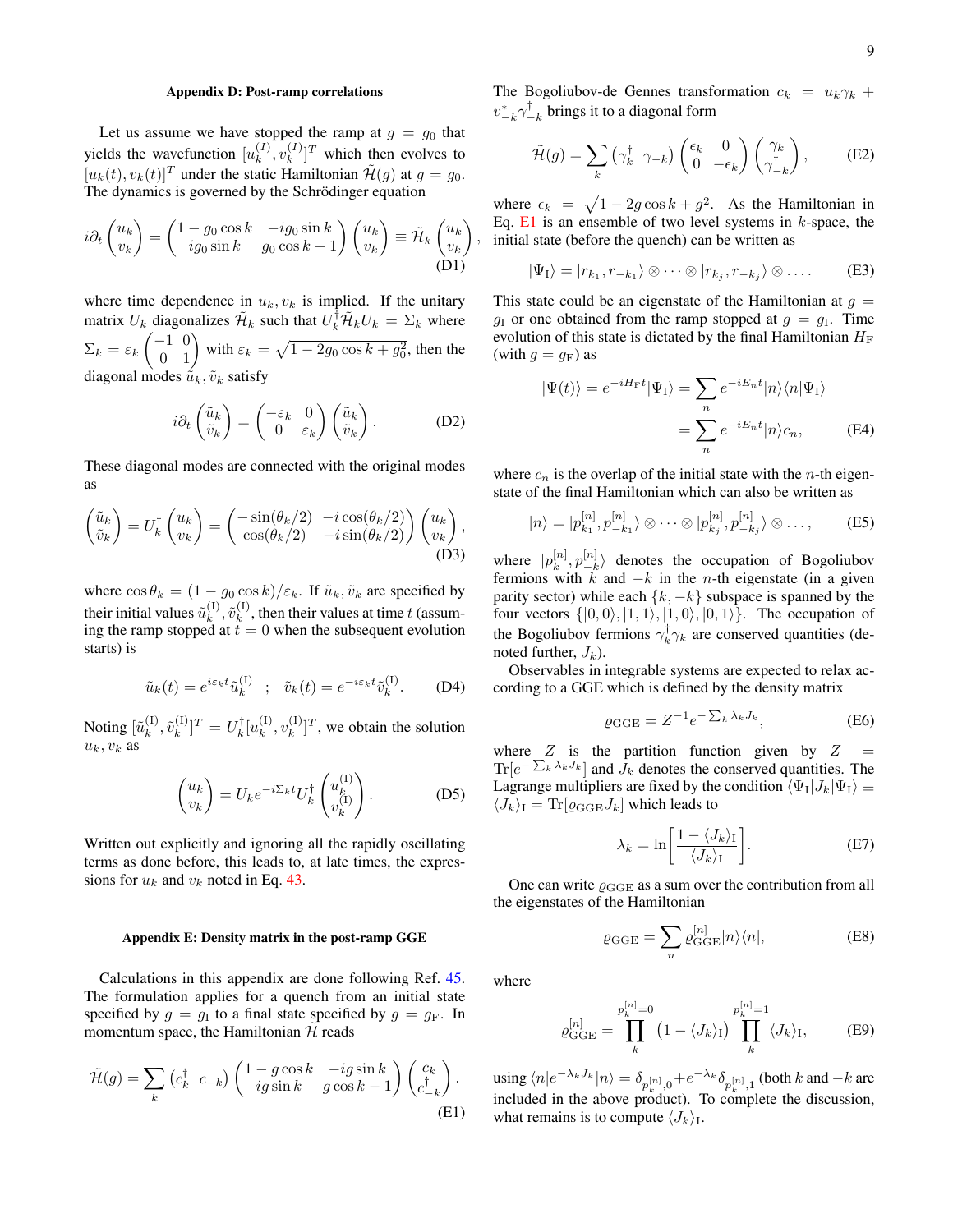Calculating  $\langle J_k \rangle$ <sub>I</sub> involves the overlap  $c_n$  in Eq. [E4](#page-8-3) which is the product of the overlaps (for a chain of length  $N$ , it is a product over  $N/2$  terms in each of the parity sectors) in each subspace  $\{k, -k\}$  as  $c_n = \prod_k c_k^{[n]}$  $k^{[n]}$ . Denoting the initial state as a tensor product  $|\Psi_{\text{I}}\rangle = \otimes_k [u_k^{(\text{I})}]$  $\begin{matrix} \text{(I)} & v_k^{\text{(I)}} \\ k & k \end{matrix}$  $\binom{[1]}{k}$  and that corresponding to the final state  $|\Psi_{\rm F}\rangle = \otimes_k [u_k^{\rm (F)}]$  $\begin{matrix} \n\text{F} \\
\text{k} \n\end{matrix}$   $v_k^{\text{(F)}}$  ${k[\text{F}]}$ , we have

$$
c_k^{[n]} = \begin{cases} \pm \sqrt{\alpha_k} & \equiv c_k^{(1)}, \quad \text{if } p_k^{[n]} = r_k \text{ and } p_{-k}^{[n]} = r_{-k}, \\ 0 & \equiv c_k^{(2)}, \quad \text{if } p_k^{[n]} = 1 \quad \text{and } p_{-k}^{[n]} = 0, \\ 0 & \equiv c_k^{(3)}, \quad \text{if } p_k^{[n]} = 0 \quad \text{and } p_{-k}^{[n]} = 1, \\ \pm i\sqrt{1 - \alpha_k} \equiv c_k^{(4)}, \quad \text{if } p_k^{[n]} \neq r_k \text{ and } p_{-k}^{[n]} \neq r_{-k}, \\ \text{(E10)} \end{cases}
$$

for  $r_k = r_{-k} = 0$  and  $r_k = r_{-k} = 1$ , and

$$
c_k^{[n]} = \begin{cases} 0 \equiv c_k^{(1)}, & \text{if } p_k^{[n]} = 0 \quad \text{and } p_{-k}^{[n]} = 0, \\ 1 \equiv c_k^{(2)}, & \text{if } p_k^{[n]} = r_k \quad \text{and } p_{-k}^{[n]} = r_{-k}, \\ 0 \equiv c_k^{(3)}, & \text{if } p_k^{[n]} \neq r_k \quad \text{and } p_{-k}^{[n]} \neq r_{-k}, \\ 0 \equiv c_k^{(4)}, & \text{if } p_k^{[n]} = 1 \quad \text{and } p_{-k}^{[n]} = 1, \end{cases}
$$
(E11)

for  $r_k = 0$  and  $r_{-k} = 1$ , or,  $r_k = 1$  and  $r_{-k} = 0$ . Note  $\sum_{\xi} |c_k^{(\xi)}\>$  $\binom{15}{k}$  = 1 is implied by the normalization of the initial state  $\langle \Psi_I | \Psi_I \rangle = 1$ .

Using the notation in Eq. [E10](#page-9-1) and Eq. [E11](#page-9-2) we find  $\langle J_k \rangle_I =$  $|c_k^{(\xi)}\>$  $|k_{k}^{(\xi)}|^{2}$  with  $p_{k}^{[n]} = 1$  while  $\xi$  is determined by  $\{r_{k}, r_{-k}\}$  and so

$$
\langle J_k \rangle_{\rm I} = \begin{cases} 1 - \alpha_k, & \text{if } r_k = 0 \text{ and } r_{-k} = 0, \\ \alpha_k, & \text{if } r_k = 1 \text{ and } r_{-k} = 1, \\ 0, & \text{if } r_k = 1 \text{ and } r_{-k} = 0, \\ 0, & \text{if } r_k = 0 \text{ and } r_{-k} = 1, \end{cases} \tag{E12}
$$

where

$$
\alpha_k = |u_k^{(1)*} u_k^{(F)} + v_k^{(1)*} u_k^{(F)}|^2.
$$
 (E13)

As the initial state prepared at the end of the ramp obeys  $\gamma_k \gamma_{-k} |\Psi_{\text{I}}\rangle = 0$ , it corresponds to  $r_k = r_{-k} = 0$  in Eq. [E3](#page-8-4) implying  $\langle J_k \rangle_I = 1 - \alpha_k$  and

$$
\varrho_{\text{GGE}}^{[n]} = \prod_{k}^{p_k^{[n]}=0} \alpha_k^2 \prod_{k}^{p_k^{[n]} \neq p_{-k}^{[n]}} \alpha_k (1 - \alpha_k) \prod_{k}^{p_k^{[n]}=1} (1 - \alpha_k)^2.
$$
\n(E14)

### <span id="page-9-0"></span>Appendix F: Kink correlation in a GGE

As noted in the main text, the (longitudinal) kink correlator is

$$
\hat{\rho}(r) = \mu_j^z \mu_{j+r}^z - \langle \mu_j^z \rangle^2. \tag{F1}
$$

Introducing fermionic operators  $A_j = c_j^{\dagger} + c_j$  and  $B_j = c_j^{\dagger}$  $c_j$ , we can write  $\mu_j^z \equiv 1 - 2c_j^{\dagger}c_j = A_jB_j$ . Further denoting  $A_i B_{i+r} \equiv \hat{G}(r)$ , we find

$$
\rho_{\text{GGE}}(r) \equiv \langle \hat{\rho}(r) \rangle_{\text{GGE}} = -\sum_{n} \varrho_{\text{GGE}}^{[n]} \langle n | \hat{G}(r) | n \rangle \langle n | \hat{G}(-r) | n \rangle,
$$
\n(F2)

where  $\langle n|\hat{G}(r)|n\rangle$ , written in terms of the occupation of the Bogoliubov fermions, is

$$
\langle n|\hat{G}(r)|n\rangle = \frac{2}{N} \sum_{k>0} (p_k^{[n]} + p_{-k}^{[n]} - 1)\mathcal{G},
$$
 (F3)

<span id="page-9-1"></span>with

$$
G = \frac{g \sin k \sin(kr)}{\sqrt{1 - 2g \cos k + g^2}} - \frac{(1 - g \cos k) \cos(kr)}{\sqrt{1 - 2g \cos k + g^2}}.
$$
 (F4)

<span id="page-9-2"></span>Expectation value of an operator  $\hat{A}$  in the GGE with weights  $\{ \varrho_{\text{GGE}}^{[n]} \}$  is given by

<span id="page-9-3"></span>
$$
\langle \hat{\mathcal{A}} \rangle_{\text{GGE}} = \sum_{n} \varrho_{\text{GGE}}^{[n]} \langle n | \hat{\mathcal{A}} | n \rangle. \tag{F5}
$$

Provided  $\langle n|A|n \rangle$  is a sum of single particle contribution as  $\langle n|\hat{\mathcal{A}}|n\rangle = \sum_{k} \langle n|\hat{\mathcal{A}}_k|n\rangle$  and the weight  $\varrho_{\text{GGE}}^{[n]}$  factorizes as  $\varrho_{\rm GGE}^{[n]} = \prod_k \varrho_{k,{\rm GGE}}^{[n]}$ , Eq. [F5](#page-9-3) can be rewritten as

<span id="page-9-4"></span>
$$
\langle \hat{\mathcal{A}} \rangle_{\text{GGE}} = \sum_{k>0} \left( \sum_{\xi} \varrho_{k,\text{GGE}}^{(\xi)} \hat{\mathcal{A}}_k^{(\xi)} \right), \tag{F6}
$$

where we have introduced the notation

$$
\varrho_{k,\text{GGE}}^{[n]} = \begin{cases} \varrho_{k,\text{GGE}}^{(1)}, & \text{if } p_k^{[n]} = 0 \text{ and } p_{-k}^{[n]} = 0, \\ \varrho_{k,\text{GGE}}^{(2)}, & \text{if } p_k^{[n]} = 1 \text{ and } p_{-k}^{[n]} = 0, \\ \varrho_{k,\text{GGE}}^{(3)}, & \text{if } p_k^{[n]} = 0 \text{ and } p_{-k}^{[n]} = 1, \\ \varrho_{k,\text{GGE}}^{(4)}, & \text{if } p_k^{[n]} = 1 \text{ and } p_{-k}^{[n]} = 1, \end{cases} (F7)
$$

and

<span id="page-9-5"></span>
$$
\langle n|\hat{\mathcal{A}}_k|n\rangle = \begin{cases} \hat{\mathcal{A}}_k^{(1)}, & \text{if } p_k^{[n]} = 0 \text{ and } p_{-k}^{[n]} = 0, \\ \hat{\mathcal{A}}_k^{(2)}, & \text{if } p_k^{[n]} = 1 \text{ and } p_{-k}^{[n]} = 0, \\ \hat{\mathcal{A}}_k^{(3)}, & \text{if } p_k^{[n]} = 0 \text{ and } p_{-k}^{[n]} = 1, \\ \hat{\mathcal{A}}_k^{(4)}, & \text{if } p_k^{[n]} = 1 \text{ and } p_{-k}^{[n]} = 1. \end{cases}
$$
 (F8)

<span id="page-9-6"></span>Similarly, it is straightforward to show the identity

<span id="page-9-7"></span>
$$
\sum_{n} \varrho_{k,\text{GGE}}^{[n]} \langle n | \hat{\mathcal{A}}_1 | n \rangle \langle n | \hat{\mathcal{A}}_2 | n \rangle = \langle \hat{\mathcal{A}}_1 \rangle_{\text{GGE}} \langle \hat{\mathcal{A}}_2 \rangle_{\text{GGE}}
$$
\n
$$
- \sum_{k>0} \left( \sum_{\xi} \varrho_{k,\text{GGE}}^{(\xi)} \hat{\mathcal{A}}_{1,k}^{(\xi)} \right) \left( \sum_{\xi'} \varrho_{k,\text{GGE}}^{(\xi')} \hat{\mathcal{A}}_{2,k}^{(\xi')} \right)
$$
\n
$$
+ \sum_{k>0} \left( \sum_{\xi} \varrho_{k,\text{GGE}}^{(\xi)} \hat{\mathcal{A}}_{1,k}^{(\xi)} \hat{\mathcal{A}}_{2,k}^{(\xi)} \right), \tag{F9}
$$

where  $\langle \hat{A}_{1/2} \rangle_{\text{GGE}}$  is defined according to Eq. [F6](#page-9-4) and  $\hat{A}_{1/2}^{(\xi)}$  $1/2,k$ is defined according to Eq. [F8.](#page-9-5) Using Eq. [E14](#page-9-6) to Eq. [F9,](#page-9-7) we obtain the expression for  $\rho_{\text{GGE}}(r)$  noted in Eq. [44.](#page-5-4)